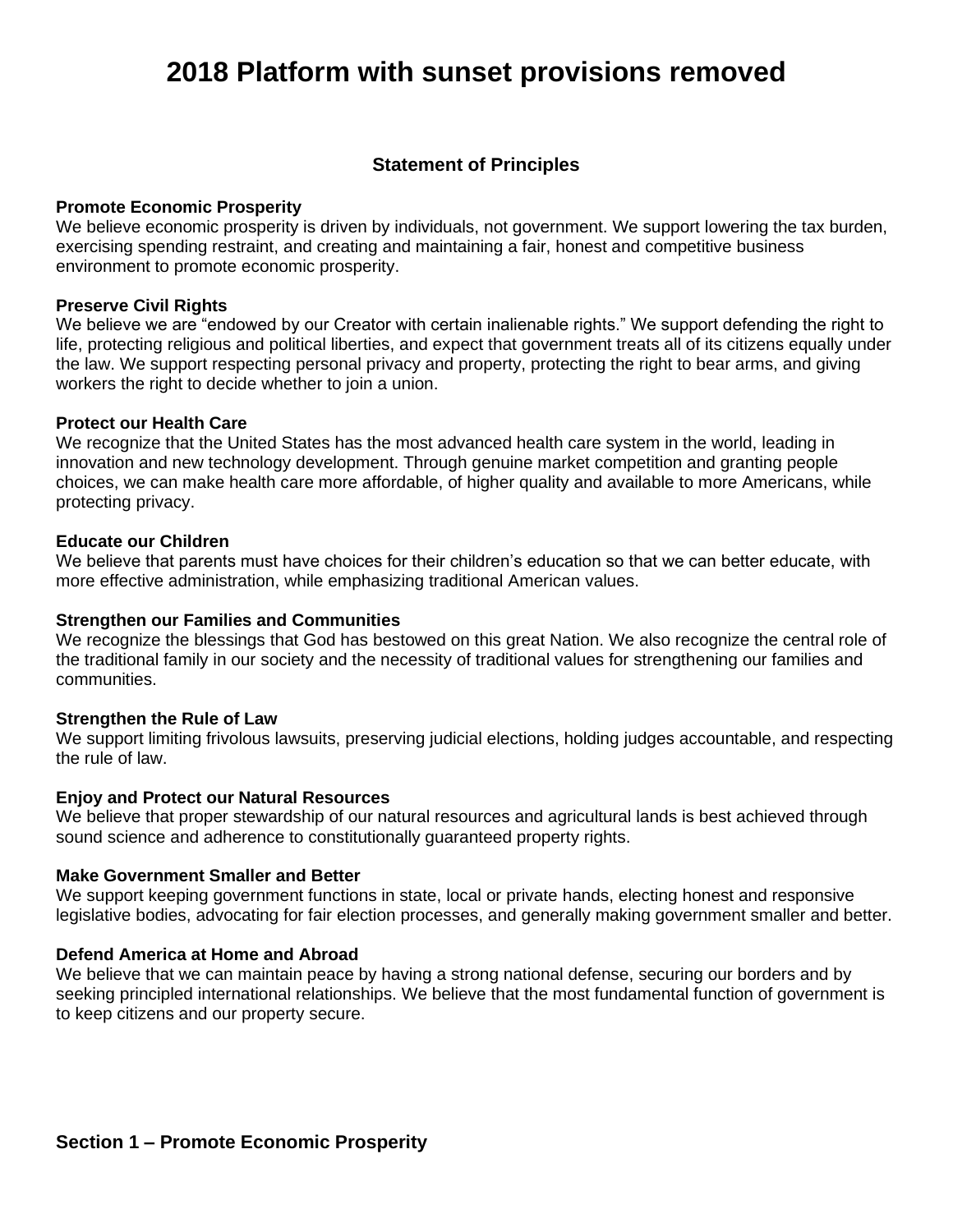We believe economic prosperity is driven by individuals, not government. We support lowering the tax burden, exercising spending restraint, and creating and maintaining a fair, honest and competitive business environment to promote economic prosperity.

Lower Tax Burden on Families and Businesses

Republicans support comprehensive tax reform, abolishing the current tax code and replacing it with a simpler, fairer tax system.

Republicans seek to reduce the current burden of taxation.

Exercise spending restraint

We favor reducing the size of the national debt by cutting federal spending.

We should dedicate all taxes, fees, and licenses from their revenue streams to their appropriate program funding. Specifically:

We support the abolition of the Federal Reserve System. Until then we support open and transparent annual audits in strict compliance with Generally Accepted Accounting Practices (GAAP).

Create and Maintain a Fair, Honest and Competitive Business Environment

## **Section 2 – Restore and Defend Civil Rights**

We believe we are "endowed by our Creator with certain inalienable rights." We support defending the right to life, protecting religious and political liberties, and expect that government treats all of its citizens equally under the law. We support respecting personal privacy and property, protecting the right to bear arms, and giving workers the right to decide whether to join a union.

### Defend the Right to Life

Republicans believe that every innocent human being, born and unborn, has an inalienable right to life from conception to natural death. The U.S. and Minnesota Constitutions should be amended to restore legal protection to the lives of innocent human beings from conception to natural death.

We call for overturning the Roe v. Wade and Doe v. Gomez decisions.

Protect Religious & Political Liberties

We support protecting the right to religious freedom, religious expression and the rights of conscience for all peoples.

Everyone should have the right to form organizations based on their set of religious beliefs or principles including places of worship, charities, schools and hospitals.

To uphold all Americans' right to free speech, we support campaign finance reform, allowing unlimited donations but requiring immediate, full disclosure of all sources.

We believe we are all Americans, not divided into subcategories. We reject any form of set-asides or quotas for employment, student admissions, faculty hiring, or the awarding of government contracts.

Respect the Right to Personal Privacy and Property As Republicans, we respect personal privacy, personal property, and the 4th Amendment

We disapprove of federal, state and local governments taking private property by eminent domain except for the general public good. It should NOT be taken for.

We believe interference by the federal government in private contracts should be prohibited.

We support compensating homeowners for property devaluation resulting from governmental action.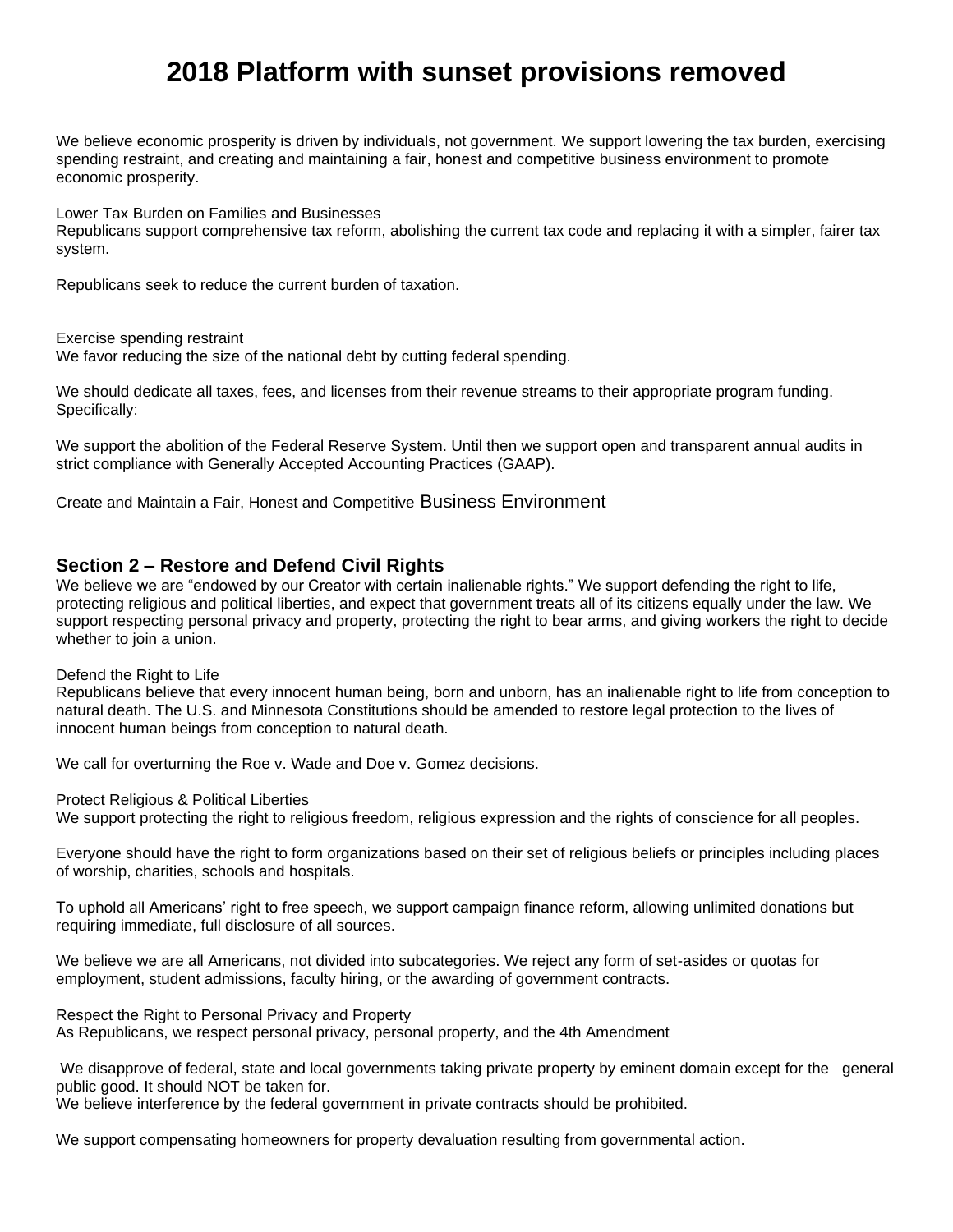Other Rights

We fully support the Second Amendment to the Constitution and believe that it protects an individual citizen's right to keep and bear arms.

We believe self-defense and defense of others is a fundamental human right, and support removing restrictions on and liability for self-defense.

All workers in Minnesota have the right to work without being forced to join a union and to organize through secret ballot to join a union or other association.

## **Section 3 – Protect our Health Care**

We recognize that the United States has the most advanced health care system in the world, leading in innovation and new technology development. Through genuine market competition and granting people choices, we can make health care more affordable, of higher quality and available to more Americans, while protecting privacy.

### Restoring Competition

As Republicans, we support programs that introduce genuine market competition to our health care system, minimize or eliminate government interference in health care or mandate the purchase of health insurance.

Improve Quality

To improve quality of care, we should leave the choice of treatment to the doctor and informed patient, not government regulation.

Minnesota lawmakers should ban the sale and use of fetal tissue or body parts obtained through abortion, or of embryos or embryonic stem cells, for experimentation or research.

Medical Data Privacy

Parents (or legal guardians) should have access to all of their minor child's health records and all patient records must be the sole property of the patient or legal guardian.

We believe parents must provide informed opt-in consent before newborn genetic testing and before the Minnesota Department of Health can retain their children's DNA. Furthermore, the Minnesota Department of Health should be required to destroy all DNA and genetic information collected without express parental consent.

## **Section 4 – Educate our Children**

We believe that parents must have choices for their children's education so that we can better educate, with more effective administration, while emphasizing traditional American values.

### Protect Parental Choice

As Republicans, we seek to improve the quality of education by maximizing parental choice.

We believe that Minnesota's educational system would be more effective and efficient if we eliminated federal and reduced state bureaucracies' control.

#### Better educate

Minnesota should have a well-rounded knowledge-based curriculum to prepare our students to be good citizens, with an emphasis on hard work, honesty, home and family, as well as a respect for America's religious and civic heritage.

Minnesota should devote the same amount of effort to educating gifted and talented students as it currently devotes to special education.

Ensure Effective School Administration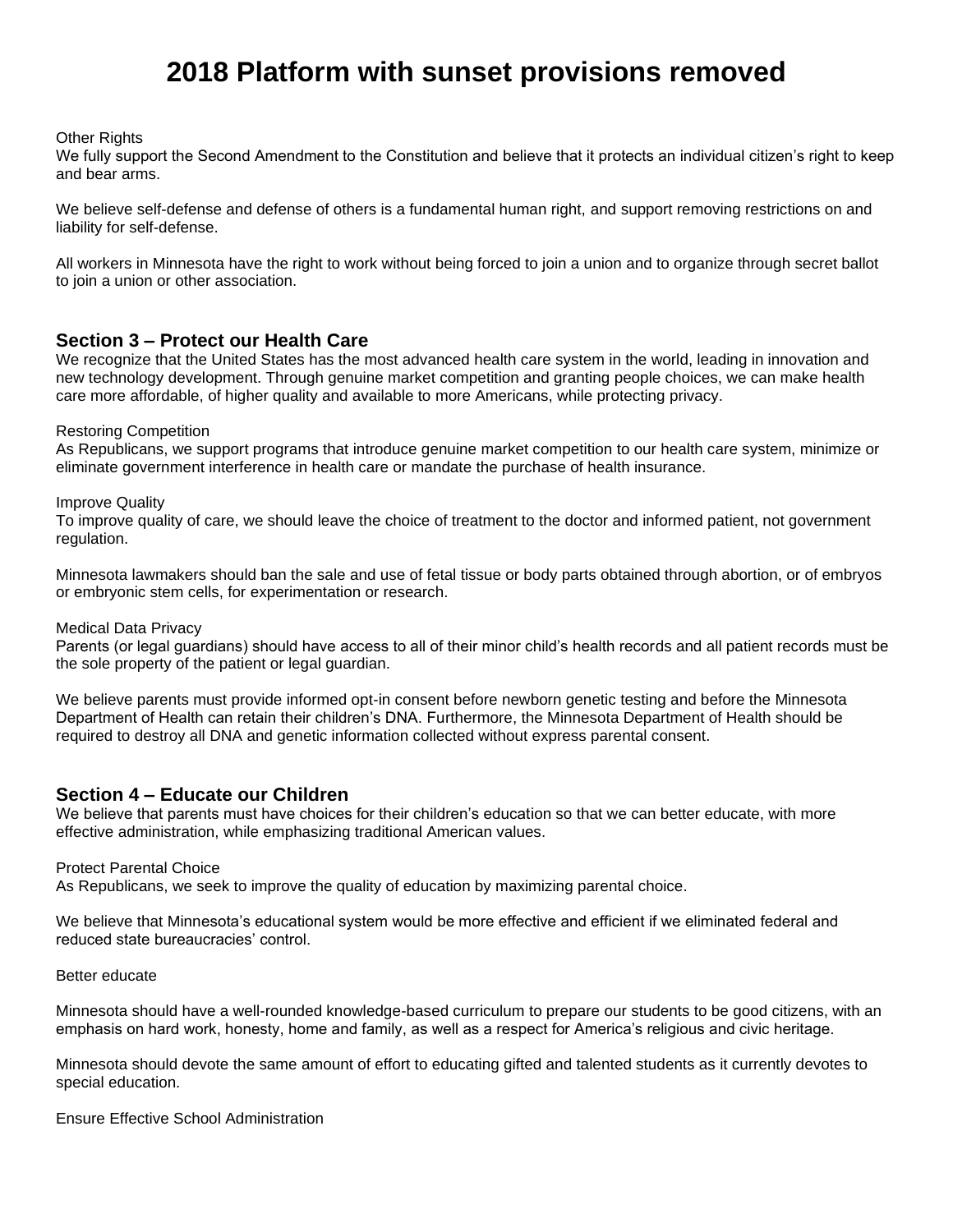All public schools, including colleges and universities, should be held accountable for all funds received and spent in accordance with the Generally Accepted Accounting Principles (GAAP).

Teachers should be paid based on performance and there should be periodic competency testing for public school teachers in both the academic curriculum and the subjects they teach.

#### Emphasize Traditional American Values

We believe that every classroom should be required to display the United States flag and recite the Pledge of Allegiance daily. In keeping with our heritage, all history classes should include information about the important role religion played in our Nation's founding, including study of the Declaration of Independence, the Constitution and other original sources. We should encourage and respect the voluntary expression of religious beliefs and traditions.

At the University level, we should restore academic and intellectual freedom for professors and students.

## **Section 5 – Strengthen our Families and Communities**

We recognize the blessings that God has bestowed on this great Nation. We also recognize the central role of the traditional family in our society and the necessity of traditional values for strengthening our families and communities.

We support restricting the promotion and sale of vulgar and obscene material to children, and support the use of pornography- blocking software in publicly-financed institutions.

We believe that marriage is between one man and one woman.

People in need should be assisted primarily through private charity, including faith-based programs instead of government welfare programs. We believe in real welfare reform that would require all able-bodied recipients to work or get training in order to receive benefits beyond some time limit.

We seek to eliminate all state-sponsored gambling and oppose any expansion of gambling in Minnesota.

## **Section 6 – Strengthen the Rule of Law**

We support limiting frivolous lawsuits, preserving judicial elections, holding judges accountable, and respecting the rule of law.

### Limit Frivolous Lawsuits

Republicans believe that the legal system has been subject to abuse and want tort reform, including the following: limit attorneys' fees in class action lawsuits where the plaintiffs receive small payouts; reduce frivolous lawsuits, excessive numbers of lawsuits, and lawsuits intended primarily to advance a political aim. It would also limit any party's liability to its fair share of the damages.

### Protect Judicial Elections and Holding Judges Accountable

We support contested, not "retention," election of judges as provided by the Minnesota Constitution and oppose any proposals to eliminate or limit these elections. We would limit the authority of the Governor to make judicial appointments for the purpose of avoiding a contested election.

A code of judicial ethics, enforced by a legislative Board on Judicial Standards, should be established by statute as a check on judicial power.

### Respecting the Rule of Law

We support: the nullification of unconstitutional federal law in accordance with state sovereignty, restoring states rights under the 10th amendment of the U.S. Constitution, reinstating the Constitutional separation of powers, and the election or appointment of strict constructionist judges who adhere to the principles of the U.S. and Minnesota Constitutions. We oppose legislation by executive order, judicial rulings, or unelected regulatory agencies. We oppose the implementation of foreign law on American soil.

We recognize that "sanctuary cities" or "sanctuary states" are a violation of federal law and support withdrawal of all state and federal funding for those cities.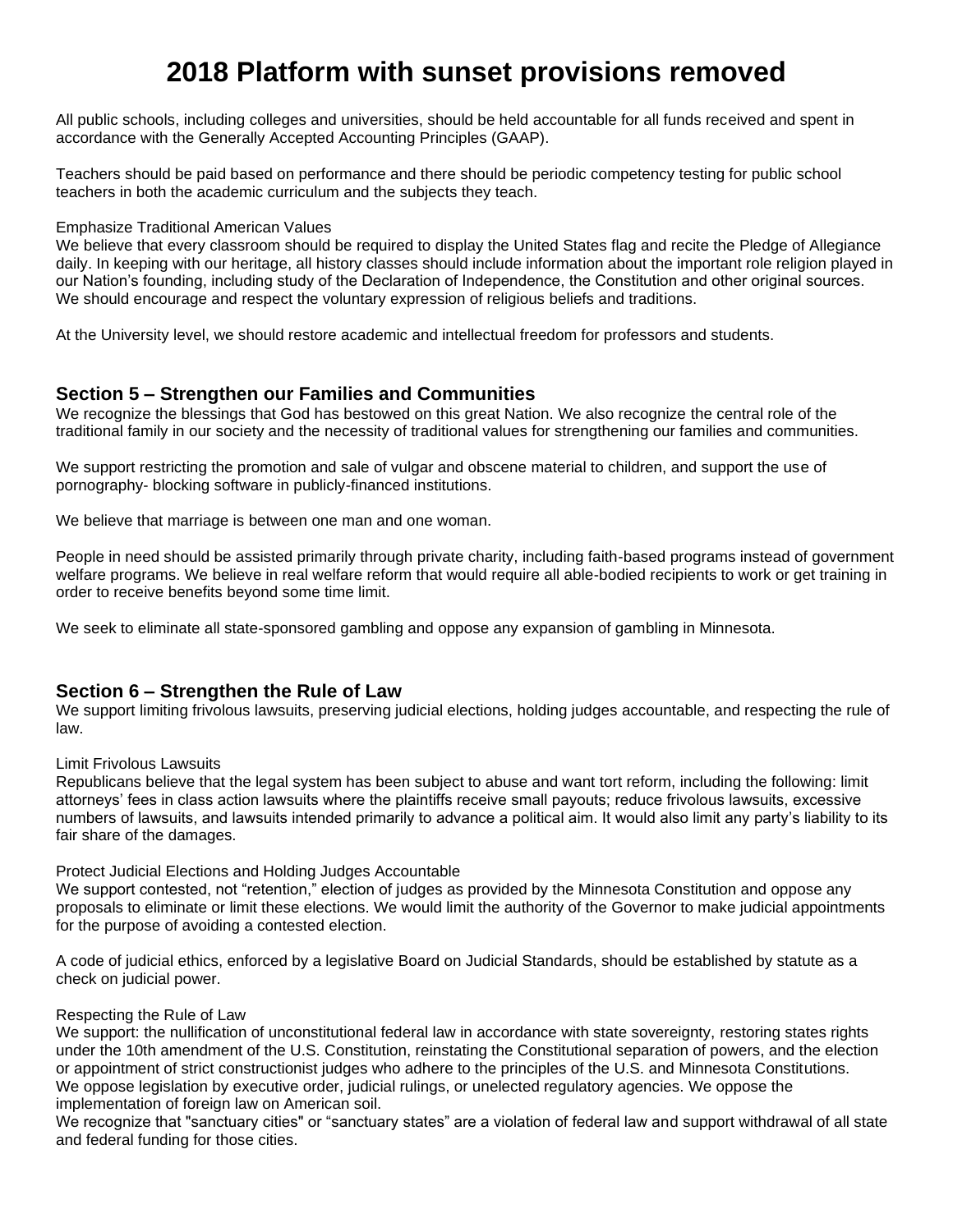Asset forfeiture should be abolished except upon criminal conviction and where the asset is directly related to the crime.

## **Section 7 – Enjoy and Protect our Natural Resources**

We believe that proper stewardship of our natural resources and agricultural lands is best achieved through sound science and adherence to constitutionally guaranteed property rights.

We believe that economic development of natural resources can be balanced with environmental stewardship and should not be obstructed by radical environmentalist concerns. We oppose policies and mandates based on the Theory of Man-Made Global Warming, as well as any energy policies arising from it.

Those that cause the pollution should bear the cost of environmental clean-up.

We should follow commonsense practices in forest, wetlands and wildlife management, and promote multiple uses of natural resources in most cases. Republicans encourage free enterprise in the agricultural economy, and support technological advances in the creation, processing and use of agricultural products and natural resources.

The Republican Party of Minnesota opposes efforts to put all land or water under the control of the government.

## **Section 8 – Make Government Smaller and Better**

We support keeping government functions in state, local or private hands, electing honest and responsive legislative bodies, advocating for fair election processes, and generally making government smaller and better.

Keep Government Functions in State and Local Hands

We believe government functions should return to the hands of state and local governments where they will be carried out more efficiently and with greater accountability than at the federal level. We reject Congress' practice of coercing state and local governments by withholding funds if states do not give the federal government jurisdiction.

Republicans believe that we should abolish the U.S. Department of Education and oppose centralized educational authority at the expense of local school boards.

We believe that cities should not be allowed to annex townships without approval of the affected residents. Also, townships and counties should decide on where to place feedlots and logging roads.

Elect Honest and Responsive Legislative Bodies Republicans support reinstating a citizen legislature in Minnesota.

We hold our elected officials accountable.

#### Advocate for Fair Election Processes

We support the current Electoral College system and oppose electing our president based on the national popular vote. We promote a change in the way Minnesota casts its votes in the Electoral College, so that

the votes from the individual Congressional districts go to the winner of that Congressional District and the Presidential Candidate that wins the majority of votes cast in the State receives two extra votes. We support fair redistricting without gerrymandering and with Senate districts that do not cross Congressional district boundaries. We must improve polling place procedures, specifically voter registration practices.

### Streamline Government

All new federal regulations must have a positive cost-benefit analysis and be approved by Congress. We support limiting new biennium State spending to no more than the previous biennium's revenue.

Any new government program must include the program's purpose, cost and estimated completion date, with measures of performance and termination procedures if found ineffective.